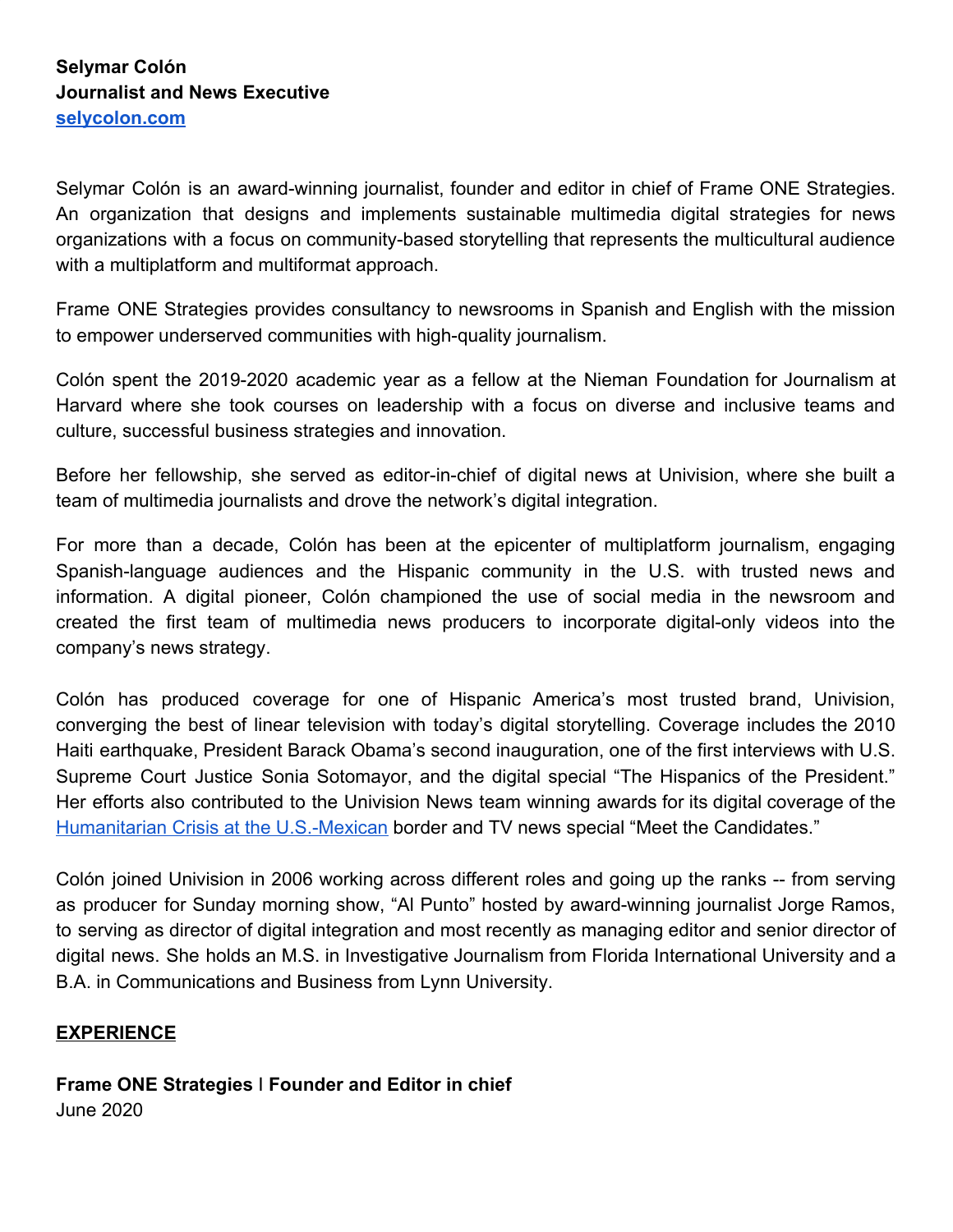An organization that designs and implements sustainable multimedia digital strategies for newsrooms with a focus on community-based storytelling that represents the multicultural audience with a multiplatform and multiformat approach.

Frame ONE Strategies provides consultancy to newsrooms in Spanish and English with the mission to empower underserved communities with high-quality journalism.

## **Frame ONE Strategies will also provide a path forward for:**

- Culture change
- Video strategies
- Legacy talent on digital
- Political coverage strategy with a focus on digital, digital video and social media
- Playbooks for special coverage
- How to work with the resources you have and from home
- Mobile Journalism video training

## **Nieman Foundation for Journalism at Harvard** I **Fellow**

August 2019 - May 2020

### *Some courses taken:*

Maximizing Human Capital and Operational Excellence *(Harvard Kennedy School)* Mastering Strategy Execution *(Harvard Business School)* Performing Latinidad *(Latinx Studies - Harvard College)* Breakthrough Ventures: Effective Business Models in Frontier Markets *(MIT - Sloan School of Management)*

Playful and Social Interaction Design Exploration *(MIT - Game Lab)*

# *Univision Communications Inc., Miami, FL*

# June 2018 - August 2019 | *Vice President and Editor in Chief, Digital News*

- Plan and execute the editorial agenda.
- Foster new partnerships and projects with digital platforms and news organizations.
- Partner with the business division to identify existing and new projects to effectively monetize.
- Execute responsibilities of previous role as managing editor & senior director of Digital News.

# March 2016 - June 2018 | *Managing Editor and Senior Director, Digital News*

- Integrate and create new video and graphic formats for web and social media to engage and inform audiences across more platforms.
- Diversify the television integration strategy, integrating digital native reporters on linear coverage and television reporters digitally through live and produced social media content.
- Manage and iterate internal workflows and communications across verticals to improve the distribution and cross promotion of content across digital content brands.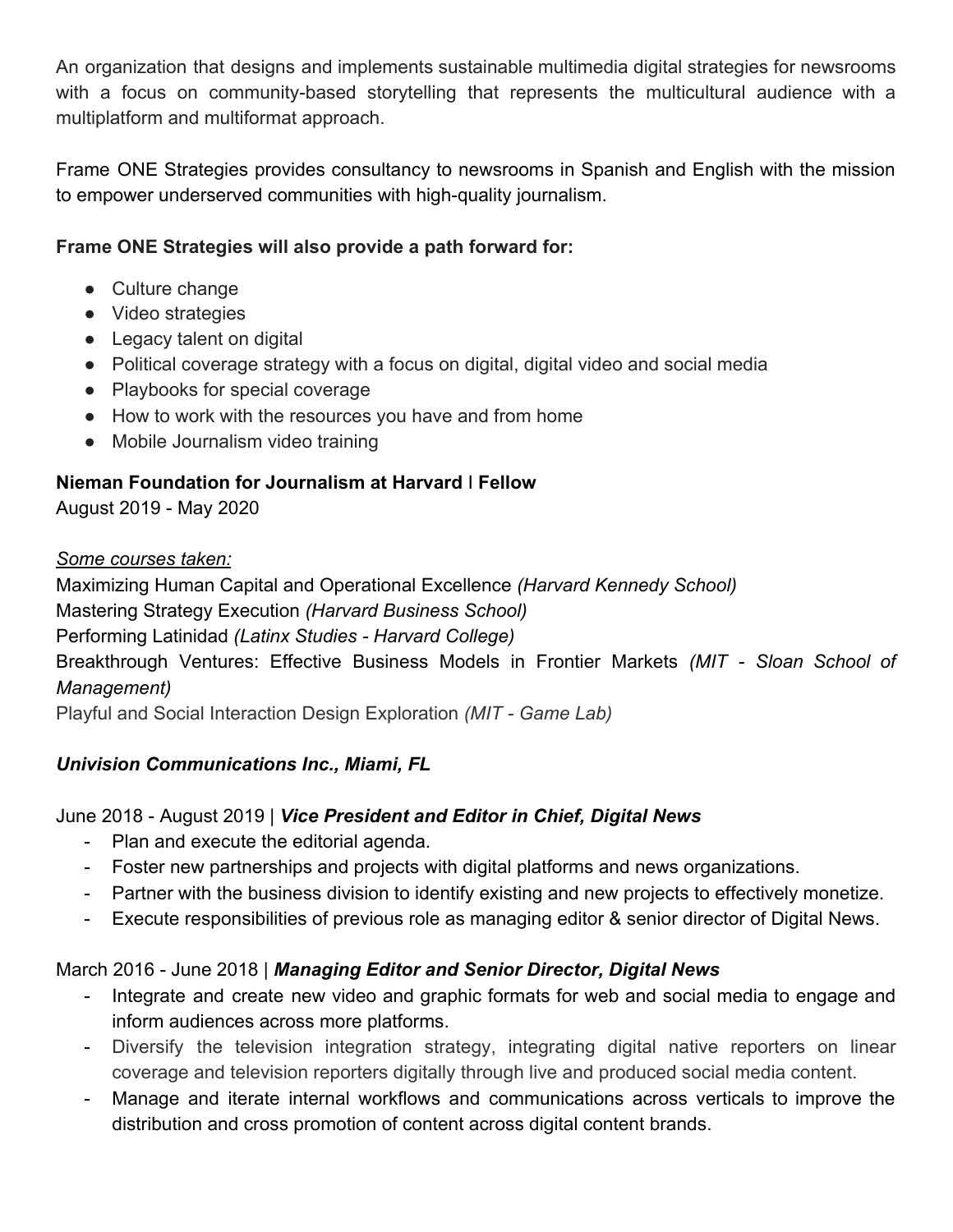- Develop and enhance partnerships with major platforms including Facebook to launch first-time initiatives such Spanish-language news shows on Facebook Watch.
- Oversee the department's budget and day-to-day operation.
- Devise and operate in-house training for digital and television journalists.
- Grow video consumption on Univision platforms; efforts garnered growth by 151% on digital and 757% on social media.
- Partner with the senior leadership team on newsroom operations and coverage strategy.
- Spearheaded video team to garner industry awards and accolades, reinforcing Univision's mission of informing.

## March 2013 - March 2016 | *Director, Digital Integration, Noticias Univision*

- Staffed and created a new team of multimedia producers to create video content.
- Developed new workflows to work more efficiently on breaking news and produce more video.
- Increased our video production and video capacity for ad sales.
- Created original short-form video content for UnivisionNoticias.com and other digital properties.
- In tandem with the social media team, executed on-screen integrations and content distribution across various social accounts.
- Partnered with a senior publisher and homepage editor to optimize video placement across the site.

## April 2012 - March 2013 | *Senior Producer Al Punto con Jorge Ramos*

- In conjunction with the show's executive producer prioritized content accordingly.
- Worked closely with the digital team to improve Al Punto's digital presence.
- Supervised pre- and post-production of the show.
- Managed the show's social media accounts.
- Scheduled show production and content depending on breaking news.

# October 2010 - April 2012 | *Producer Al Punto and Noticias Univision*

- Line produced, supervised pre- and post-production of the show.
- Booked guests and coordinated interview logistics.
- Responsible for providing accurate information and verifying sources.
- Liaised with the production department to meet all technical needs.

# October 2010 - 2012 | *Social Media, Noticiero Univision and Al Punto con Jorge Ramos*

- Managed Twitter and Facebook accounts.
- Worked on the social media strategy which resulted in a 300% increase of followers.
- Reported progress and growth of text message initiative and all news department's social media accounts.
- Served as liaison between mobile and news teams to develop the "Noticias Univision" App

# February 2009 - October 2010 | *Associate Producer for Al Punto con Jorge Ramos*

- Produced main open for the show.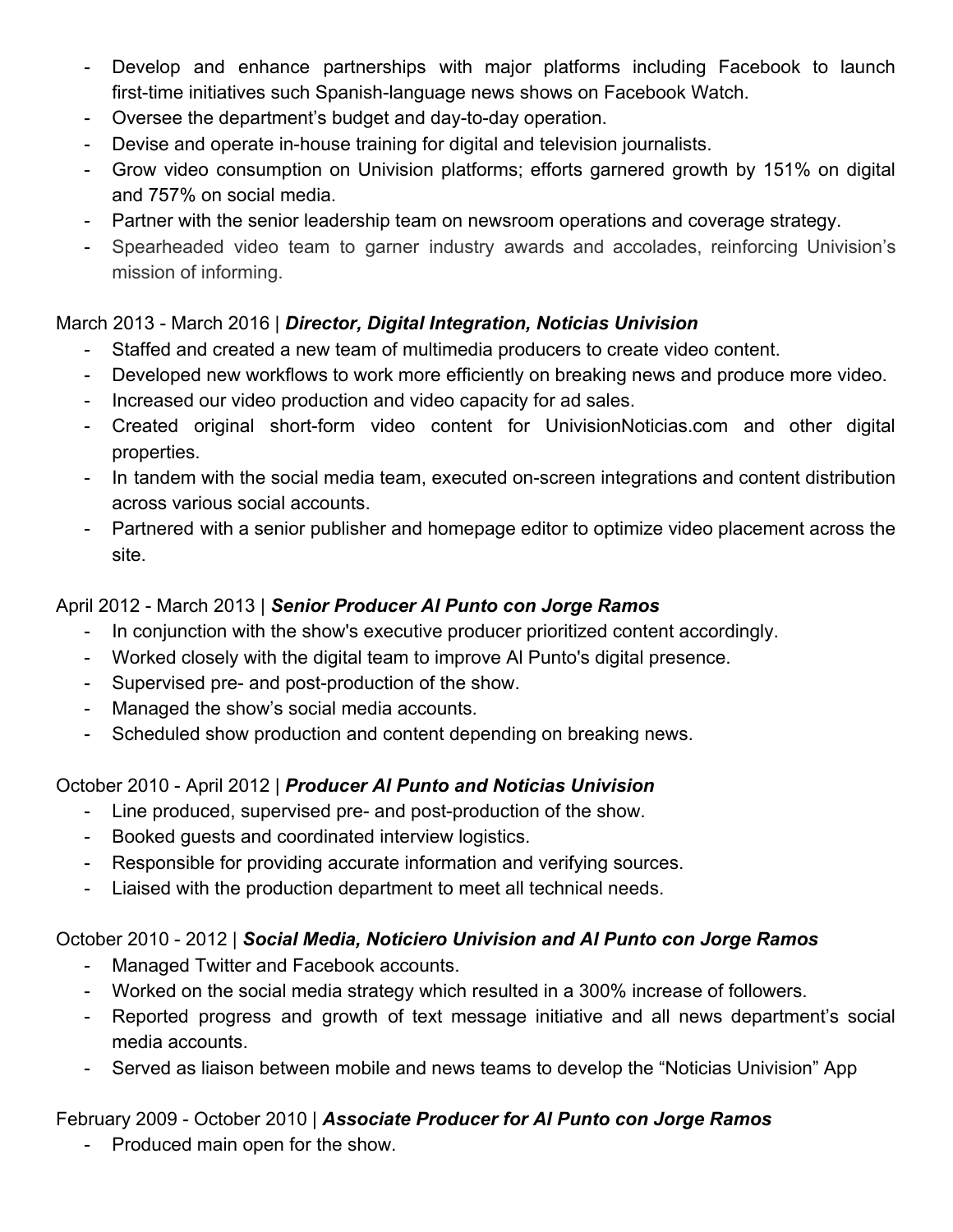- Researched segment topics.
- Assisted the show producer in the pre- and post-production and live-to-tape recording.
- Field produced Al Punto from Washington, D.C.

### June 2010 - July 2010 | *Field producer/assignment editor, FIFA World Cup 2010 coverage*

- Assigned daily stories to news crews in South Africa.
- Coordinated logistics and set up interviews for reporters.
- Communicated daily coverage to national newscast producers in Miami.

#### May 2010 | *Field producer, Immigration marches coverage*

- Setup live interviews for national newscasts and two-hour special reports live from location.
- Organized crew and supervised stage setup.
- Prepared talent for on-air coverage in coordination with producers in Miami.

### January 2010 | **Field producer, Haiti Earthquake**

- Produced one-hour special live from location, daily stories and live shots for national newscast and Al Punto.
- Produced an interview with the U.S. President Bill Clinton during his visit to Haiti.
- Arranged news shows stories and planned field coverage for televised fundraiser "Unidos por Haití."

#### July 2006 - October 2010 | *Associate Producer*

- Supervised news briefs production and updates as needed.
- Assisted producer in the pre-production of and during the transmission of the live newscast.
- Assumed responsibility to create new graphic elements for the national newscast.
- Trained new associate producers.

### **AWARDS**

Edward R. Murrows, 2019 Festival Gabo, Best Image, 2019 Emmy Award, News and Documentary 2018, 2019. King of Spain 2014 and 2015.

Spearheaded video team to garner industry accolades including from: World Press Photo, Best Digital Video (2019), Society of News and Design, Hillman Award, The Gracies, Atlanta Photojournalism Award, and Emmy - Suncoast division.

#### **EDUCATION**

#### 2019-2020

*Fellow, Nieman Foundation for Journalism at Harvard. Some courses taken: Maximizing Human Capital and Operational Excellence, Mastering Strategy Execution, Performing Latinidad (Latinx*